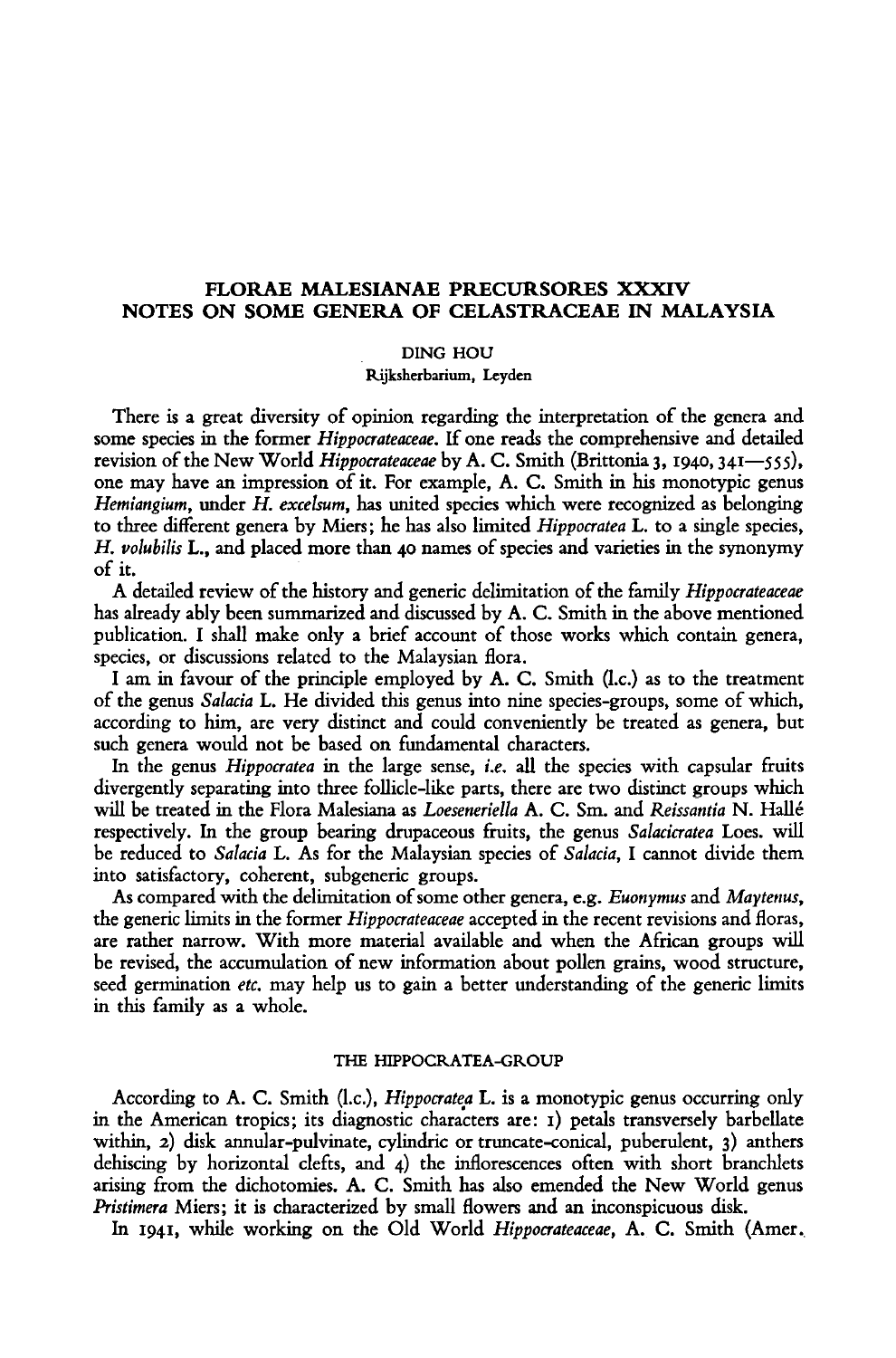J. Bot. 28. pp. 438—443) established the genus Loeseneriella to include some of the former Hippocratea species in that area. The new genus is characterized by: 1) inflorescences dichotomously branched throughout and free of supplementary branchlets in the dichotomies, 2) petals glabrous or pilose on the upper halfwithin, and 3) disk glabrous or distally strigose. The Malaysian Hippocratea macrantha Korth. was selected as the type species. At the same time the generic name Pristimera Miers was applied to the Old World flora and the species Hippocratea indica Willd. transferred to it. In 1945, in his "Notes on Hippocrateaceae in southeastern Asia" (J. Arn. Arb. 26, 169—179) seven species were added to Loeseneriella and four to Pristimera.

In 1958, N. Hallé (Bull. Mus. Hist. Nat. Paris 30, pp.  $464 - 471$ ), while engaged in a monographical study of the western African representatives of *Hippocrateaceae*, described two new genera, one of them being Reissantia. He then transferred Hippocratea indica Willd. to Reissantia. Unfortunately he didnot cite the basionym andthe original literature; hence, according to the Code (1961) Art. 33, the combination was not validly published until in <sup>a</sup> later publication of <sup>1962</sup> as indicated below. The result of his study was first published in mimeograph-form in <sup>1938</sup> and then in <sup>1962</sup> in Mem. Inst. Fr. Afr. Noire n. 64, pp.  $1$ —245. N. Hallé has also used the characters of pollen grains, seed germination, and wood structure for generic delimitation.

R. Wilczek (Fl. Congo Belg. et Ruanda-Urundi 9, i960, 133—232) and N. Halle (1.e., in 1962) have retained two African species in Hippocratea and applied the generic name Loeseneriella A. C. Sm. also to the African flora. Since R. Wilczek and N. Hallé have almost the same concept regarding the generic delimitation of the *Hippocrateaceae*, I shall, for convenience, quote chiefly the work of N. Hallé in the following discussion.

N. Hallé (l.c., in 1962) redefined the genus *Hippocratea*, which is, according to him, characterized by: 1) pollen grains composed of <sup>4</sup> tetrads, 2) caoutchouc (rubber) present, and 3) cymes with supplementary branchlets in the dichotomy. The conspicuous character of pollen grains has not been found in any of the Malaysian species, so there is no *Hippo*cratea (sensu N. Hallé) in Malaysia.

The genus Loeseneriella has also been emended by N. Hallé (l.c., in 1962). He stated that its important characters are:  $i$ ) wood with anomalous structure of the deeply lobed type, 2) petals not cucullate in bud, subfleshy or fleshy, subvalvate or valvate, 3) plants without caoutchouc, 4) pollen simple,  $\varsigma$ ) seed with cotyledons united, and 6) hypogeal germination. He erroneously indicated Loeseneriella africana (Willd.) R. Wilczek as the type species. There are four species in Malaysia belonging here:

1. Loeseneriella macrantha (Korth.) A. C. Sm., the type species.

2. Loeseneriella sogerensis (Bak. f.) A. C. Sm.

3. Loeseneriella pauciflora (DC.) A. C. Sm.

4. Loeseneriella cumingii (Laws.) Ding Hou, comb. nov. — Hippocratea cumingii Laws. in Hook. f. Fl. Brit. Ind. <sup>1</sup> (1875) 624.

N. Halle stated (I.e., in 1962) that his genus Reissantia, restricted to the Old World, is homogeneous and should not be confused with the genus Pristimera Miers as interpreted by A. C. Smith in 1941. He said that the American species of Pristimera always have more than two ovules in each cell and the inflorescences without supplementary branches. In addition to the characters mentioned by him, I have observed that in the seeds of <sup>a</sup> few American species of Pristimera available, the cotyledons are united. There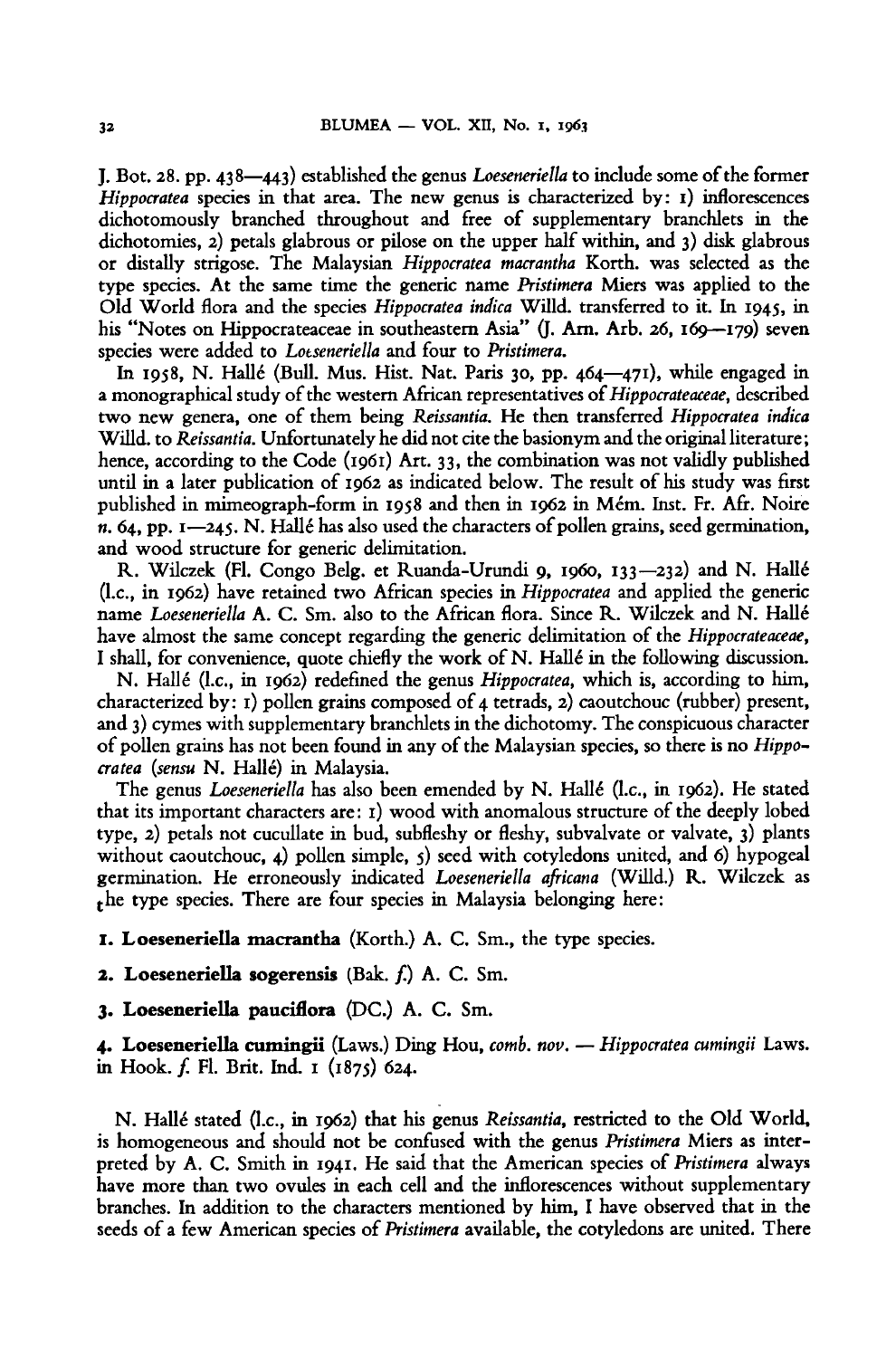are four species in Malaysia, which are more closely allied to the African Reissantia than to the American Pristimera because of the inflorescences with supplementary branchlets and the separate cotyledons, although in three of the four species there are 4–8 ovules (not constantly 2) in each cell.

## 1. Reissantia indica (Willd.) N. Halle.

2. Reissantia cassinoides (DC.) Ding Hou, comb. nov. - Hippocratea? cassinoides DC. Prodr. 1 (1824) 569.

3. Reissantia ferruginea (King) Ding Hou, comb. nov. — Hippocratea ferruginea King, J. As. Soc. Beng. 65, ii (1896) 357.

4. Reissantia grahamii (Wight) Ding Hou, comb. nov. — Hippocratea grahamii Wight, 111. Ind. Bot. (1839) 134; Icon. Pi. Ind. Or. <sup>2</sup> (1840) t. 380.

### SALACICRATEA AND SALACIA

All the Malaysian species of the former *Hippocrateaceae* with drupaceous fruits were referred to the genus Salacia L., until <sup>1910</sup> when Loesener (Nova Guinea 8, p. 281) described <sup>a</sup> new genus, Salacicratea, with one species, S. papuana, from New Guinea.

According to Loesener (l.c.), Salacicratea has cymose inflorescences like Hippocratea, but globose indehiscent fruits and seeds with massive cotyledons similar to those of Salacia. Loesener stated that the calyptra-like calyx, which transversely and irregularly splits near the base, is characteristic of *Salacicratea* and quite different from the deeply 5-lobed calyces in Salacia and Hippocratea. Since then <sup>a</sup> few species of Salacia have been transferred to Salacicratea and several new ones added. Up till now, eleven species have been published and most of them occur in Malaysia.

A. C. Smith (Amer. J. Bot. 28, 1941, 44) pointed out that in addition to the calyptralike calyx, in *Salacicratea* "the anther locules dehisce by distinct vertical clefts, a character of rare occurrence in the family". He also stated that "the generic status of the group is beyond reasonable question".

I have examined the available material of both Salacia and Salacicratea for the characters which have been used, and such which might possibly be helpful for generic interpretation and delimitation. The calyptra-like calyx of Salacicratea is actually lobed or open at the apex; the lobes or opening can be observed especially on <sup>a</sup> longitudinal section of the calyx under the binocular. The vertically dehiscent anthers are also found in several Salacia species, e.g. in S. oblongifolia Bl. and S. leucoclada Ridl.; the transversely dehiscent ones occur in Salacicratea as well, e.g. in S. diandra (Miq.) A. C. Sm.

Moreover, there are two other interesting Malaysian species transitional in <sup>a</sup> way between Salacia and Salacicratea. In Salacia wenzelii Merr. the young flower-buds are similar to those of *Salacicratea*. The fascicled flowers are borne sometimes on the very short densely bracteolate brachyblasts or peduncles, as is usually the case in Salacia, and the anthers are transversely dehiscent. In Salacia diandra forma lanceolata Miq. the calyx entirely envelops the other floral parts when young, just like in Salacicratea. The apex of the calyx is irregularly 3—5-lobed. Gradually the floral parts protrude from the calyx; meanwhile the calyx splits irregularly longitudinally and remains attached at the base of the flower. At first glance, the calyces of the mature flowers are quite similar to those of Salacia. Judging from the 2—4-branched cymes, the calyx at young stage, and the slightly obliquely dehiscing anthers, this species could be placed in Salacicratea, but not so for the structure of the calyx.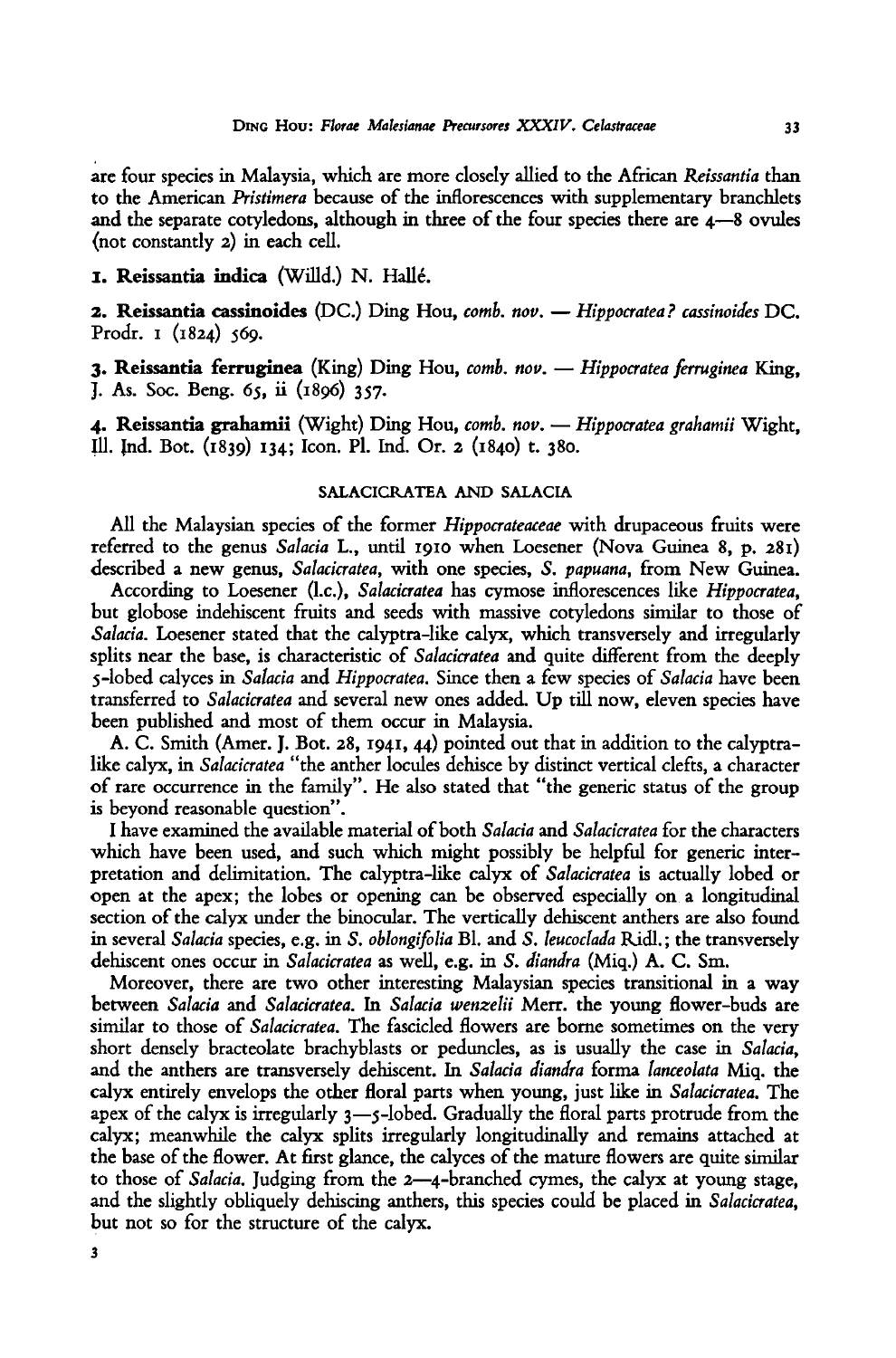Furthermore, there is an Australian species, Salacicratea disepala C. T. White. It is <sup>a</sup> typical Salacicratea species except for the initially calyptriform calyx which later splits longitudinally into two equal, orbicular, persistent lobes. White (Proc. R. Soc. Queensl. 55, 1944, 62) stated that this species is extremely interesting as it provides <sup>a</sup> connection between Salacia and Salacicratea. The type specimen is Blake 15188 from Queensland. <sup>I</sup> first saw <sup>a</sup> duplicate of it in the Kew Herbarium. Recently I have the holotype and another specimen  $(N.$  Michael s.n.), also from Queensland, cited the original description, kindly on loan from Brisbane. The two-lobed calyx is characteristic and constant in the specimens examined.

Loesener (in E. & P. Pfl.Fam. ed. 2, 20b, 1942, 226) was aware of the difficulty to find <sup>a</sup> sharp distinction between the two genera when he stated that, according to the habit and structure of the inflorescence, Salacia korthalsiana Miq. is <sup>a</sup> transition to the genus Salacicratea. If he had examined the Malaysian species known to us today, he might not have described the new genus Salacicratea at all.

For the reasons mentioned above and because of the general similarity of the species of those two genera, I have concluded that it is impossible to maintain Salacicratea Loes. as distinct from Salacia L.

Dr N. K. B. Robson of the British Museum (Nat. Hist.) and I have examined the type specimen of Salacia chinensis L., the type species of the genus Salacia, in the Linnean Herbarium, London, and have confirmed that it is a true Salacia. We will publish a joint paper to discuss this in detail.

There are 29 species of Salacia occurring in Malaysia; among them, there are three new species; furthermore four new combinations and one new name appear necessary.

Sa<mark>lacia intermedia</mark> Ding Hou, stat. et nom. nov. — Salacia diandra Miq. forma lanceolata Miq. Ann. Mus. Bot. Lugd.-Bat. 4 (1869) 151, non Salacia lanceolata T. & B., 1863.

Salacia kraemeri (Loes.) Ding Hou, comb. nov. - Salacia diandra Miq. Ann. Mus. Bot. Lugd.-Bat. <sup>4</sup> (1869) 151, non Thwaites 1858. — Salacicratea kraemeri Loes. Bot. Jahrb. 63 (1930) 275.

Salacia ledermannii (Loes. ex Harms) Ding Hou, comb. nov. — Salacicratea ledermannii Loes. [in E. & P. Pfl.Fam. ed. 2, 20b (1942) 216.] ex Harms, Notizbl. Berl.-Dahl. <sup>15</sup> (1942) 676.

Salacia papuana (Loes.) Ding Hou, comb. nov. - Salacicratea papuana Loes. Nova Guinea <sup>8</sup> (1910) 281, t. 65.

Salacia venosa Ding Hou, nom. nov. - Hiptage lawsonii Elmer, Leafl. Philip. Bot. 8 (1915) 2751, non Salacia lawsoni King, 1896.

#### Salacia longipedicellata Ding Hou, sp. nov.

Frutex scandens, ramulis teretibus. Folia chartacea vel subcoriacea, elliptico-oblonga,  $15 - 24 \times 6$ —10 cm, subintegra vel subcrenulata, basi cuneata vel obtusa, apice acuminata, nervis 6—9 paribus; petioli 8—10 mm longi. Flores virides, axillares, fasciculati, pedicellis 11-2 cm longis. Calycis lobi suborbiculares, 2-21 mm longi, leviter erosuli. Petala subcoriacea, suborbicularia vel late obovata, undulata, 4—6 X <sup>4</sup> —6 mm. Discus carnosus complanatus suborbicularis,  $3\frac{1}{2}-4\frac{1}{2}$  mm diam. Stamina 3, c. 2 mm longa. Ovarium triloculare, loculis 2-ovulatis.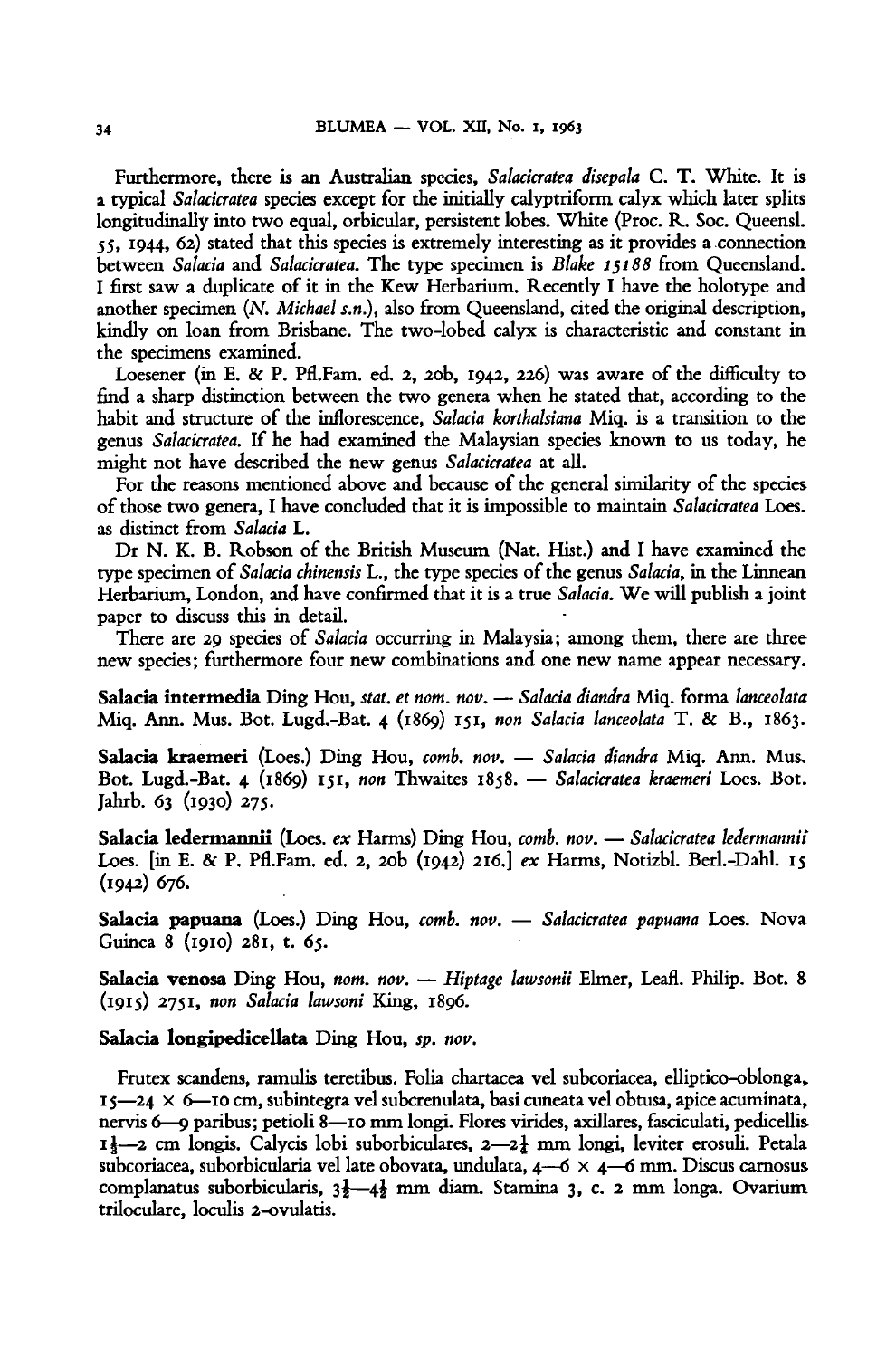BORNEO. W. Kutai, hilly conutry forest, climber, flowers green, alt. <sup>150</sup> m, November 10, 1925, F.H. Endert 4743 (type L; isotypes BO, K); Sepilok Forest Reserve, 15 miles W of Sandakan, c. 10 m alt., May 1, 1955, G. H. S. Wood & C. Charington SAN 15491 (BO, KEP, L, SING).

The two collections cited above are very well preserved and homogeneous. The species is quite closely allied to Salacia grandiflora Kurz and S. castaneifolia Ridl. in having rather large, fascicled flowers, fleshy, flat disks and two ovules in each cell. It can be distinguished from S. grandiflora by the longer pedicels, the suborbicular petals with the basal parts contracted and not overlapping one another when spreading in anthesis, and by the disk with its marginal part almost as thick as the disk proper and sometimes slightly bending downward. It differs from S. castaneifolia by the terete branchlets, more or less entire or slightly crenulate leaves, longer pedicels, and larger flowers.

## Salacia blepharophora Ding Hou, sp. nov.

Frutex scandens, ramulis verrucosis. Folia subcoriacea, elliptica vel elliptico-oblonga, rarissime obovato-oblonga, subintegra, 4 — <sup>13</sup> x 2—5 cm, basi cuneata, apice obtusa, acuta, vel breviter acuminata, nervis 4—8 paribus; petioli 5—7 mm longi. Inflorescentiae paniculato-cymosae, axillares, 1—2 cm longae, parviflorae, sessiles vel pedunculo <sup>3</sup> mm longo; pedicelli c.  $\frac{1}{2}$ mm longi. Calycis lobi triangulares, acuti,  $\frac{1}{2}$ mm longi. Colleterae fimbriatae, basin versus in bracteas et calyces intus insertae. Petala late oblonga, rarissime late elliptica, integra vel leviter erosula,  $2-2\frac{2}{3} \times 1\frac{1}{2}-1\frac{2}{3}$  mm, obtusa. Discus carnosus, complanatus, annulatus, c. <sup>2</sup> mm diam. Stamina 3, c. £ mm longa. Ovarium triloculare, loculis 2-ovulatis.

Celebes. Central part: Matana Lake, low liana, in thicket along thelake, alt. 400 m, November 18, 1929, G. Kjellberg 2810 (type BO).

The present species is closely allied to S. cymosa Elmer of Palawan and S. subalternifolia Merr. & Perry of New Guinea in the verricose branchlets, paniculate-cymose inflorescences, and fleshy, flat, round disk. It is characterized by the acute calyx lobes separated from each other at least in open flowers, and by the fimbriate colleters attached on the inner side and protruding from the margins. The specific epithet refers to these conspicuous colleters.

## Salacia marginata Ding Hou, sp. nov.

Frutex scandens. Folia coriacea, ovata, ovato- vel elliptico-oblonga, raro obovatooblonga, 9—19 × 5—8½ cm, integra, basi obtusa vel cuneata, apice acuta, nervis 6—9 paribus; petioli  $I_1^1$ —2 cm longi. Flores virides, axillares, fasciculati, pedicellis 2\—4 mm longis. Calycis lobi triangulares, 2—3 mm longi, rotundati, breviter fimbriati. Petala subcoriacea, oblonga vel oblongo-elliptica,  $6 \times 4$  mm, obtusa, margine scariosa subflava. Discus magnus carnosus complanatus, c. <sup>5</sup> mm diam., 5-lobatus. Stamina 3, c. <sup>2</sup> mm longa. Ovarium triloculare, loculis 4—5-ovulatis.

PHILIPPINES. Palawan: Victoria Mt, Panacan, vine 5 m high, rocky slope near bank of Karaniogan river, alt. 100 m, May 13, 1950, M. D. Sulit PNH 12370 (type L; isotype A), Bacuñgan, Puerto Princesa, along river in forest, sea level, March 24,1947, G. E. Edaño PHN <sup>173</sup> (A, L).

This species is very closely related to S. cymosa Elmer differing from it by the fascicled, larger flowers, triangular calyx lobes,  $\pm$  oblong petals with a prominent yellowish margin, and the disk without a rim-like margin. It is also closely allied to S. *castaneifolia*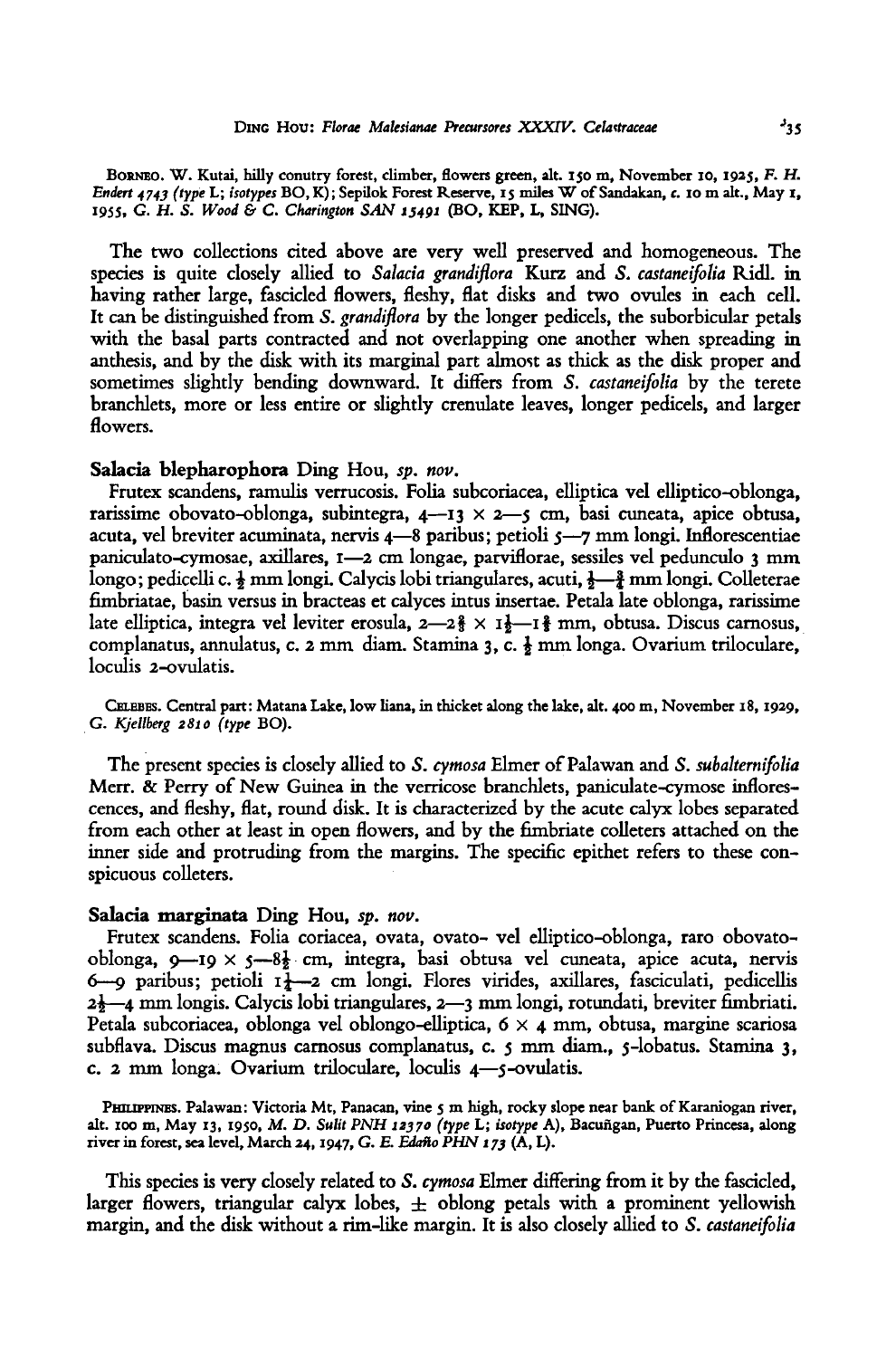Ridl., but can be easily distinguished from it by terete branchlets, entire leaves, larger flowers, and  $\pm$  oblong or oblong-elliptic petals.

The Australian Salacicratea disepala C. T. White has also to be placed in Salacia: Salacia disepala (C. T. White) Ding Hou, comb. nov. (basionym: Salacicratea disepala C. T. White, Proc. R. Soc. Queensl. 55, 1944, 61).

# TAXONOMIC STATUS OF THE GENUS SIPHONODON

There is no unanimous opinion regarding the position of the genus Siphonodon since Griffith (Calc. J. Nat. Hist. 4, 1844, 246—256, t. 14) published it. In his opinion, it appears to agree sufficiently well in character with Ilicineae  $[=$  Aquifoliaceae], and to have many points in common with Celastraceae, with which it agrees entirely in habit. He observed <sup>a</sup> tube terminating in five small teeth surrounding the central column of the pistil. The generic name is composed of "siphon" = tube and "odous" = dent or tooth. In the specific description, he considered the style as "canaliformis" with its apex dilated and 5-toothed, the central column as stigma, and the ovary many-celled and each cell i-ovuled.

In  $1859$ , Hooker f. (Trans. Linn. Soc. Lond. 22,  $133$ — $139$ , t. 26) made a detailed, morphological study of the ovary especially with reference to the subject of its placentation. He stated that the ovary may be regarded as consisting of <sup>a</sup> whorl offive connate carpels adnate to a central fleshy axis or torus; the torus or central column, being produced into <sup>a</sup> styliform body with <sup>a</sup> capitate or stigma-like head, is covered with <sup>a</sup> cuticle as are the adjacent walls and external surface of the annulus. Each carpel bears two ovules on each of the ten marginal placentae, making twenty ovules in all. The five teeth, each double, are the stigmata, formed by the terminations of the confluent placental margins of the adjacent carpels. He expressed that the structure as described by him suggests <sup>a</sup> different view of the affinities than those which had doubtfully been adopted by Griffith; but in the absence ofripe seeds, he did not offer <sup>a</sup> positive alternative. Later Hooker f. (in Bentham and Hooker f. Gen. Pl. 1, 1860, 370) placed Siphonodon at the end of Tribe Hippocrateae as an anomalous genus.

Loesener (in E. & P. Pfl.Fam. 3, 5, 1892, 222) treated Siphonodon as an anomalous genus of the Celastraceae. Pierre (For. Fl. Cochinch. 19, 1893, sub t. 312A, in text), basing himself on anatomical characters of the leaves, thought this genus appeared well as a member of the Celastraceae subfamily Celastroideae.

Since then this genus has been placed either in Hippocrateaceae or Celastraceae, or excluded from both and raised to the rank of an independent family, depending on the interpretation of the floral characters, but not much work has been done regarding the floral morphology. I am not going to review all the different opinions suggested by botanists as to the interpretation of the central column, style, and stigmata. I shall only make <sup>a</sup> short account of the views expressed by botanists concerning the taxonomie status.

Lecomte (Bull. Mus. Hist. Nat. Paris, 32, 1926, 95) described <sup>a</sup> new genus, Capusia, in Ochnaceae; he interpreted the central column in the flower of his genus as a gynobasic style; this new genus has subsequently rightly been reduced to Siphonodon by Merrill (J. Arn. Arb. 21, 1940, 21) and Gagnepain (Bull. Soc. Bot. Fr. 8, 1940, 268—272) respectively. Gagnepain (I.e.) suggested that it probably may constitute <sup>a</sup> new family because of an apical cavity in the pistil.

In 1947, Croizat (Lilloa 13, 1947, <sup>41</sup> & 43) proposed <sup>a</sup> new subfamily, Siphonodonoideae,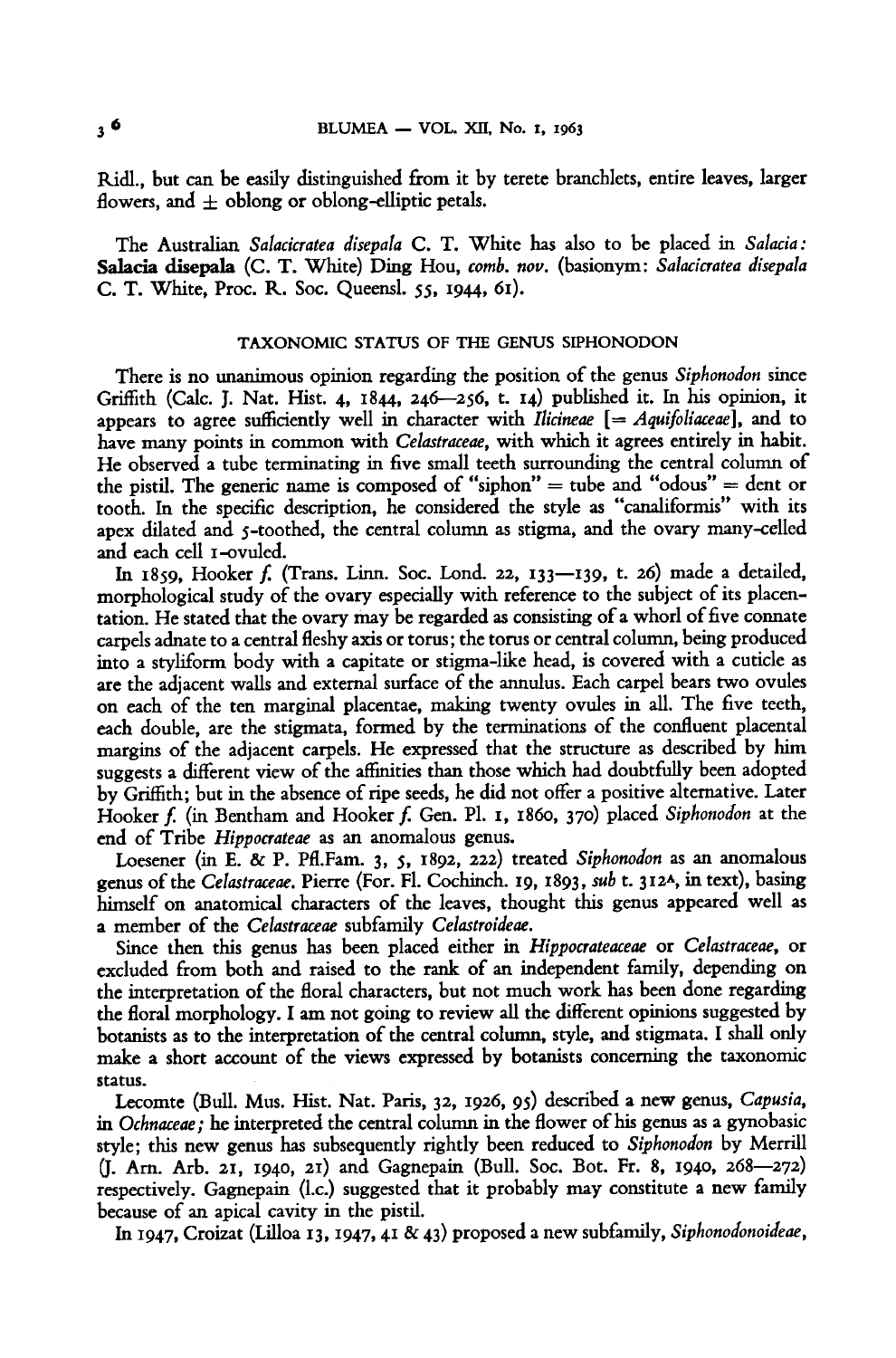in the Celastraceae; according to him, this subfamily is characterized by the central column being sterile and the functional carpels surrounding it.

In 1951, Gagnepain and Tardieu (Not. Syst. 14, 102) proposed <sup>a</sup> new family, Siphonodontaceae. Erdtmann (Bot. Notis. 1954, 78) stated that the morphological characters of the pollen support the establishment of the new family (cf. also Erdtmann, Pollen Morph. & Taxon. Angiosperm. 1952, p. 105, fig. 52B & p. 409).

Later Hutchinson (Fam. Fl. Pl. ed. 2, 1, 1960, 325-326, fig. 186) also treated Siphonodon as a distinct family, closely related to Hippocrateaceae, still within the Celastrales. In adopting the name Capusiaceae for the new family, he may have overlooked the publication of Gagnepain and Tardieu mentioned above.

Dr D. R. Metcalfe of the Jodrell Laboratory, Kew, in <sup>a</sup> letter addressed to Dr van Steenis on March 13, 1961, expressed that the wood structure is not very helpful in determining the correct taxonomic status of Siphonodon; he examined the wood of two Siphonodon species and they both differ to <sup>a</sup> certain extent from most of the Celastraceae in their slide collection. He said: "This at first sight might be taken to indicate that Siphonodon should be excluded from the family. The difficulty arises, however, that the wood structure of the family as <sup>a</sup> whole is rather heterogeneous, and, if Siphonodon is to be excluded certain other genera such as Microtropis, Kurrimia  $[=Bhesa]$ , and Tripterygium could with equal justice be excluded as well". He stated that on the whole to treat it as a subfamily of the Celastraceae as was done by Croizat seems to be a reasonable way of dealing with the problem.

On <sup>a</sup> request of Dr van Steenis concerning the taxonomic affinities of Siphonodon, Dr H. E. Dadswell, C.S.I.R.O., South Melbourne, Australia, made a critical examination of some twenty-one genera of Celastraceae. The result of it has been incorporated in <sup>a</sup> stencilled paper prepared for the Wood Anatomy and Taxonomy Symposium of the Tenth Pan Pacific Congress (cf. H. D. Ingle & H. E. Dadswell, The anatomy of the secondary xylom of south west Pacific tree species as an aid to their taxonomy, 1961, pp. 6—8 & 10). They stated: "the genus Siphonodon is matched in structure only by Schaefferia of Mexico and Central America, in lacking parenchyma and possessing septate fibres in place of fibre tracheids, <sup>a</sup> structure paralleled more closely by genera of the Flacourtiaceae than by any other genus of the Celastraceae". According to them, "If, however, morphological differences exist between Siphonodon and the Flacourtiaceae, it would seem that <sup>a</sup> separate family for this interesting genus, where it would not be lost sight of, would serve best the interests of future taxonomists".

From what has been recorded above, it is quite clear that there is no agreement concerning the taxonomic position or status of Siphonodon. The chief difficulty lies in the interpretation of the floral structure, especially of the central column, style, and stigmata. A study of the floral morphology is urgently neededin order to know the proper taxonomic position of the genus. Whatever its position will be, whether it will be included in the Celastraceae, or elevated to family rank, its relationship to Celastraceae (sensu lat.) cannot be denied.

In having an apical hollow, Siphonodon matches only Brassiantha A. C. Smith of the former Hippocrateaceae. From the habit and the external morphological characters, specimens of Siphonodon can easily be referred to Celastraceae. Since the family Hippocrateaceae is incorporated in Celastraceae in the Flora Malesiana, the genus Siphonodon is tentatively also treated as <sup>a</sup> member of the latter family.

There are about seven species distributed from south-eastern Asia through Malaysia to Australia. In Malaysia, in addition to the commonly known species, Siphonodon celastrineus Griff., there is a new species found in New Guinea as described below.